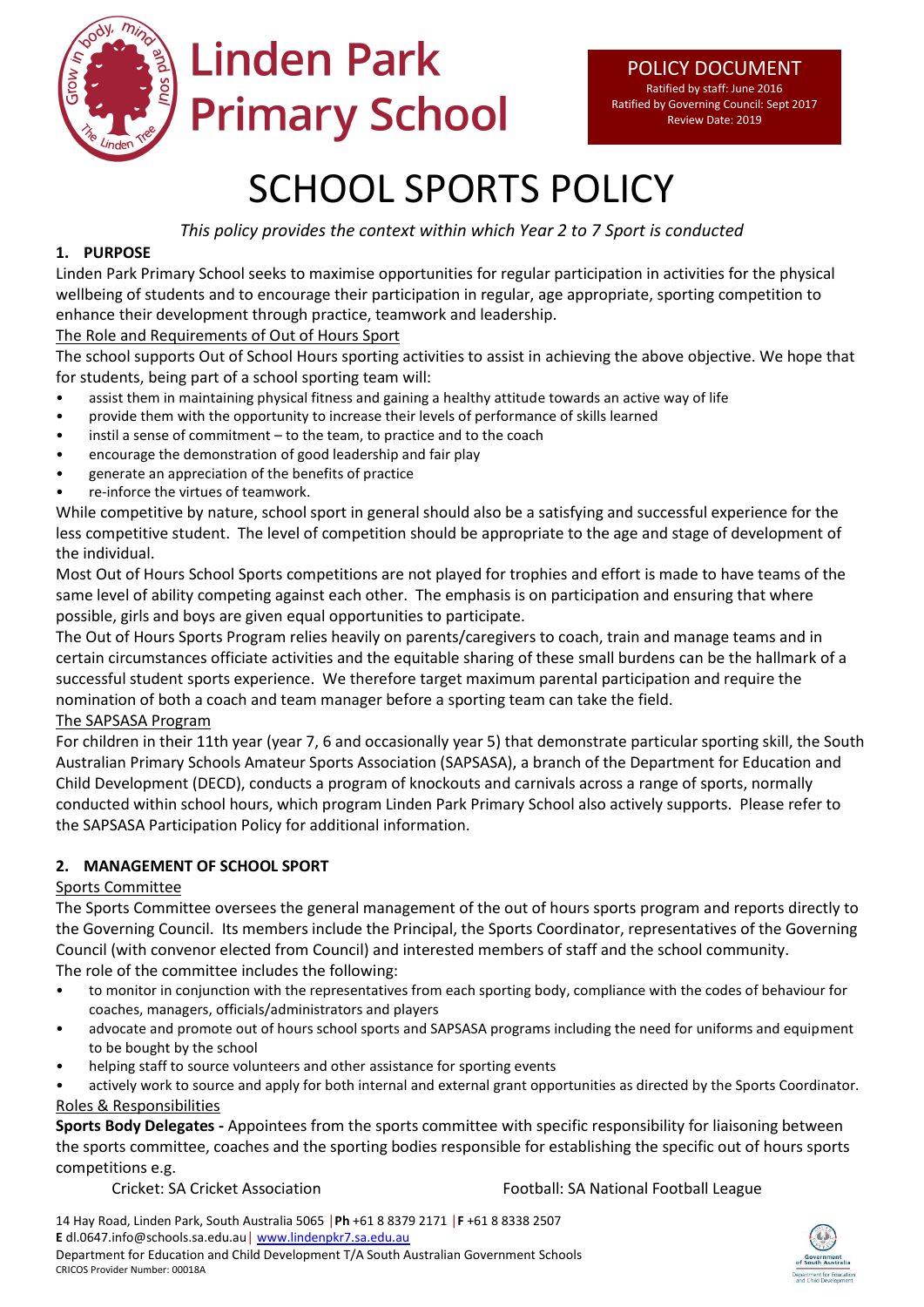Soccer: Eastern Zone Primary School Soccer Association Lacrosse: Burnside Lacrosse Club

**Principal -** To investigate in conjunction with the representative(s) from the relevant sporting body(s) and the Sports Coordinator, complaints arising involving the behaviour of players, coaches, managers, parents or spectators. **Sports Coordinator –** to be responsible for:

- nominating of out of hours school teams, including the organisation & payment of registration fees
- appointing students to out of hours sporting teams
- the appointment of coaches and team managers
- distributing program draws
- allocating of all equipment kits, first aid kits and uniforms to individual teams via team managers
- being the primary contact for each organisation to contact for game cancellation/forfeiture etc and to relay this information to team managers of the relevant team.
- Coordinating teams for the following SAPSASA sports as required:

Cricket **Diving Contact Diving Soccer** Soccer Hockey Netball Lawn Bowls Tennis Triathlon Cross Country Softball Aerobics is considered an external activity that can lead to state & interstate representation. There is a separate policy document as an appendix at the end of this document.

# **Primary School Physical Education Specialist Teacher–** to be responsible for:

- setting & managing the during school hours physical education program in the Primary School
- being the primary contact for external sports bodies for during school hours for Primary levels
- being prime contact for the SAPSASA programme and coordinating teams for the following SAPSASA sports as required: Badminton, Rugby Union/Walla Rugby, Basketball , Swimming, Table Tennis, Volleyball, Lacrosse, Orienteering.

# **Junior Primary School Physical Education Specialist Teacher–** to be responsible for:

- setting & managing the during school hours physical education program in the Junior Primary School
- Coordinate and organise the SAPSASA athletics team with assistance from the Primary School Physical Education specialist and other staff
- being the primary contact for external sports bodies for during school hours for Junior levels
- **Teachers–** to be responsible for:
- To understand & actively support the School Sports Policy & the involvement of students in school sport
- To pass on communications to/from students and the Sports Coordinator/PE specialist teachers.

# **Parents/Caregivers–** to be responsible for:

- To understand and adhere to the School Sports Policy;
- To act as coaches, team managers and where required, trainers and managers of school sports teams;
- To provide car-pooling where required to school sports events in safe vehicles.

# **3. SPORTING CODES OF CONDUCT**

At Linden Park Primary School the school values to guide the sporting code of conduct and we endorse the Player's, Parent's/Spectator's and Coach's Codes of Behaviour as outlined below. Complaint management and resolution guidelines are outlined on the school website.

# Players' Code

- Play by the rules.
- Never argue with an official. If you disagree, have your coach or manager approach the official during a break or after the competition in an appropriate manner.
- Control your temper. Verbal abuse of officials, sledging other players or deliberately distracting or provoking an opponent is not acceptable or permitted behaviours in any sport.
- Work equally hard for yourself and/or your team. Your team's performance will benefit and so will you.
- Be a good sport. Appreciate good behaviours and skilful plays by all participants.
- Treat all participants in your sport as you like to be treated. Do not bully or take unfair advantage of another competitor.
- Cooperate with and show appreciation for your coach, team manager, parents, team-mates and opponents. Without them there would be no competition.
- Respect the rights, dignity and worth of all participants regardless of their gender, ability, cultural background or religion.

#### • You are responsible for wearing the required protective gear and sunscreen as required.

# *Consequences for Players not observing the Code*

- No uniform or appropriate protective gear no play.
- Coaches are instructed to remove players for unacceptable behaviour and the consequences following non-attendance at training are at the coach's discretion.
- Major behaviour issues will be reported back to the school Principal for sanction, which may include suspension from competing.

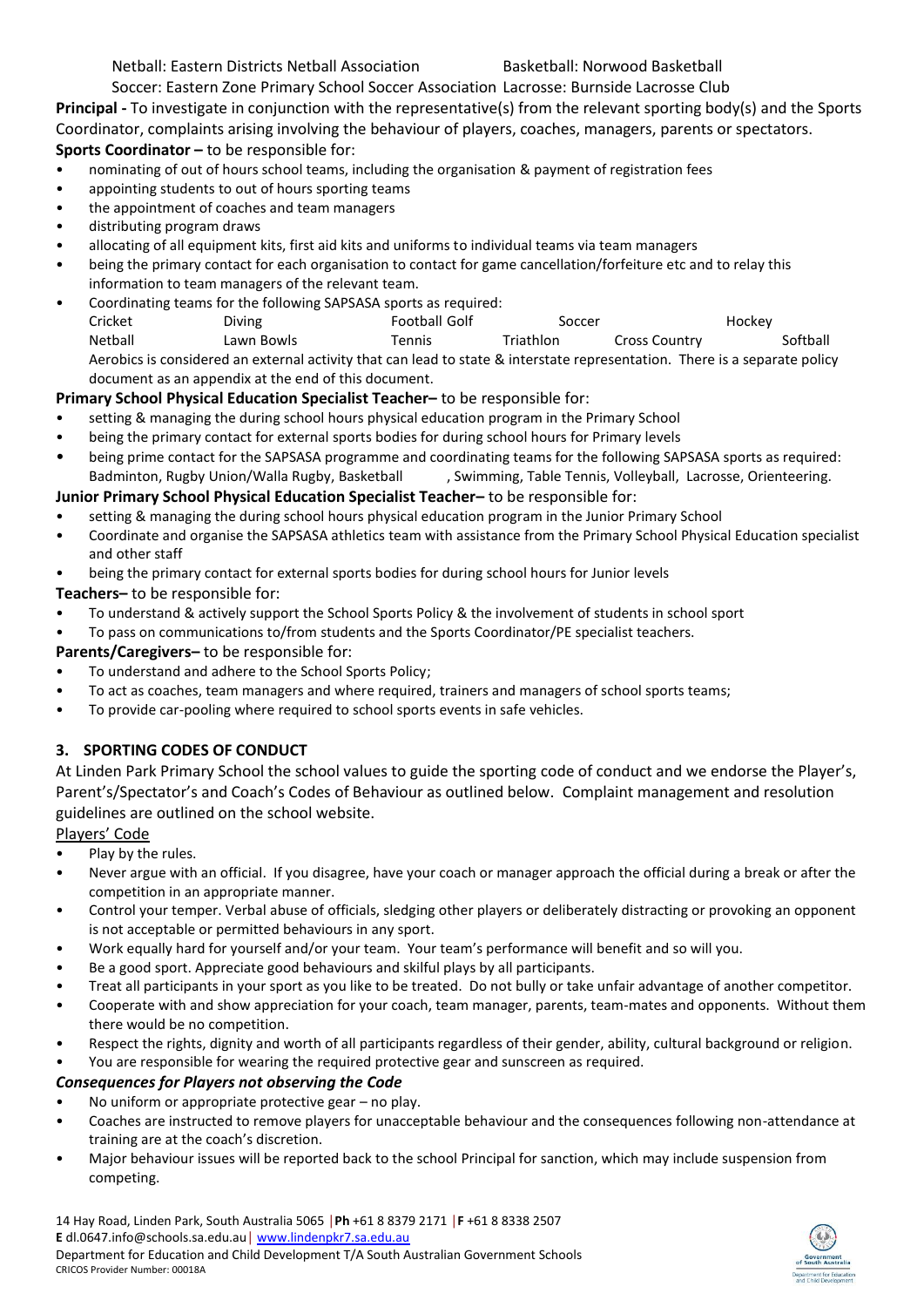# Parents'/Caregivers' and Spectators' Code

- All parents must arrange to promptly drop off and pick up their child at games and training. Parents who are more than 10 minutes late in collecting their child may risk their child forfeiting their place in the team or be required to register with OSHC.
- Make a contribution to the program. There are always jobs to do such as coach, manager, training assistant, team photographer. Your contribution lightens the total burden for everyone and will make your child's sporting experience more fun; and
- Show appreciation for volunteer coaches, officials and administrators. Without them your child could not participate.
- Remember that children participate in sport for their enjoyment, not yours. Encourage children to participate, do not force them.
- Focus on the child's efforts and performance rather than winning and losing. Encourage children always to play according to the rules and to settle disagreements without resorting to hostility or violence.
- Never ridicule or yell at a child for making a mistake or losing a competition. Remember that children learn best by example. Appreciate good behaviours and skilful plays by all participants.
- Support all efforts to remove verbal and physical abuse from sporting activities. Respect officials' decisions and teach children to do likewise.
- Respect the rights, dignity and worth of every participant regardless of their gender, ability cultural background or religion.
- Do not approach the coach at any time when they are performing their duties.

#### *Consequences for Parents/Caregivers or Spectators not observing the Code*

- The coach or team manager is instructed to remind the parent/caregiver or spectator of the School Sport Code of Behaviour.
- In instances of repeated unacceptable behaviour, matters will be referred to the Principal in writing for investigation.
- Sanctions may include a written warning or suspension from attending games.

#### Coaches' Code

- All coaches will gain a DCSI clearance through the front office.
- Ensure that the time players spend with you is a positive experience. All young people are deserving of equal attention and opportunities. In particular, ensure that where there are more players than places on the ground, reserves are rotated with a view to giving all players the same game time.
- Remember that young people participate for pleasure and winning is only part of the fun.
- Never ridicule or yell at a student for making a mistake or not coming first.
- Be reasonable in your demands on players' time, energy and enthusiasm.
- Operate within the rules and spirit of your sport and teach your players to do the same.
- Ensure that the equipment and facilities meet safety standards and are appropriate to the age and ability of all players. Report equipment concerns to the Sports Coordinator.
- Display control, respect and professionalism to all involved with the sport, including opponents, coaches, officials, administrators, parents and spectators. Encourage players to do the same.
- Show concern and caution toward sick and injured players. Follow the advice of a physician when determining whether an injured player is ready to recommence training or competition.
- Obtain appropriate qualifications and keep up to date with the latest coaching practices and the principles of growth and development of young people.
- Any physical contact with a young person should be appropriate to the situation and necessary for the players' skill development.
- Respect the rights, dignity and worth of every young person regardless of their gender, ability, cultural background or religion.
- Encourage sunsmart behaviours.

# *Coaches' Duty of Care and Consequences for Coaches not observing the Code*

The school appreciates the significant time and effort it takes to assume the role of coach, supports its coaches and encourages players to do the same. All parents are asked to keep in mind the significant effort that coaches make and the difficult job of coordinating a team.

The coach assumes a significant duty of care to the players and in particular:

- The coach is responsible for the safety of children during training and games/matches. By law he/she is responsible to take "all reasonable care";
- After training and matches, coaches, managers or supervising parents are to remain with waiting children until collected by a parent/caregiver or nominated responsible adult.
- Coaches who are found to have breached the Code of Behaviour will face possible sanction.

The school encourages parents/caregivers to resolve differences with the coach, by first contacting the team manager/school representative at an appropriate time. In extreme cases, complaints concerning the coach should be referred to the Principal in writing for investigation and possible subsequent action.

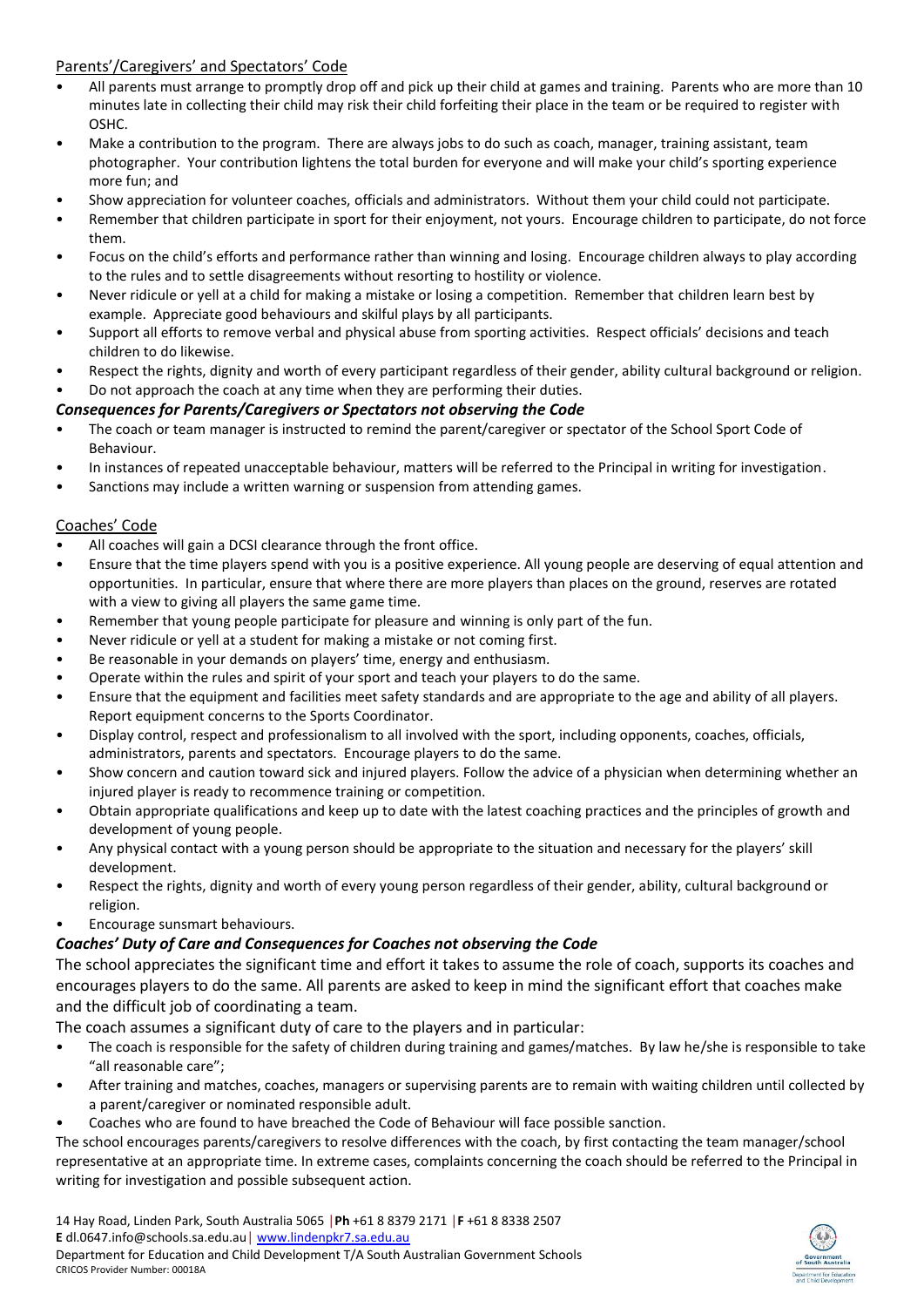# **Late Pick-Up**

As coaches complete their duties once training and matches finish, a parent/caregiver or nominated responsible adult MUST collect their child on time.

Children are not permitted to leave a sporting venue without a parent/caregiver/nominated adult in attendance unless prior arrangements have been made in writing to the coach. Only under exceptional circumstances may a volunteer transport the child and this is only to be done with the express consent of the parent at the time and with the volunteer's child also being present in the vehicle.

The coach/team manager will take all reasonable care to ensure the safety of the child.

It is incumbent upon the parent/caregiver to know the finishing time of training and matches.

The coach/team manager will follow the process below should parents/caregivers/nominated responsible adults not collect their child on time from **training** on school grounds:

- A phone call will be made to the parent/caregiver.
- If no contact can be made, emergency contacts will be called to immediately come and collect the child.

A parent/caregiver should be in attendance at their child's matches. The coach/team manager will follow the process below should parents/caregivers/nominated responsible adults not collect their child on time from **matches**:

- A phone call will be made to the parent/caregiver.
- If no contact can be made, emergency contacts will be called to immediately come and collect the child.

After all avenues under the school's policy have been exhausted and the child has not been collected, the Sports Coordinator or a school leadership staff member will be called for assistance.

The Sports Coordinator and the School Principal will be informed by the coach/team manager at the next available opportunity of any major breach and will investigate further as to the immediate consequences applied to each individual case, which may include a warning, suspension from playing, forfeiting the spot in the team or registering with OSHC.

No refunds of sports fees will be granted under any circumstances where the child forfeits their spot in a team.

# **4. TEAM SELECTION**

# **General**

All students vying for selection to represent the school must demonstrate the ability to follow rules, be organised and adhere to the Players' Code of Conduct. Students unable to comply will not be selected.

In cases where a sporting event (eg SAPSASA district competition) coincides with a major school event such as a school camp, musical recital or other special occasions, the decision in choosing in which event the child participates remains with the parents/caregivers.

# Out of Hours Sport Teams

Out of Hours Sport participation will be for years 2-7, provided that students have turned 7 years old and will apply such other conditions as may be set by the relevant sporting association organising the activity.

Some associations conduct competitions based on age group (soccer, netball) some based on year level (basketball, football, cricket). All children are required to participate in their year group or age group as required by the relevant association's rules. Playing in a different age group/year level can only occur in exceptional circumstances, with the consent of the child's parents/caregivers and the Sports Coordinator. To play up an age group, it must not prevent players in that age group missing out on a spot in a team and it must not prevent a team in the correct age level being registered to play.

All out of hours sports teams will be selected on an equitable basis, taking friendship groups into account where practicable, where there will be a balance of players based on skills and abilities. This is to minimise the potential of teams being "stacked" with all good players to the detriment of the less experienced players. By having balanced teams, the competition will be more even with newer or less skilled players learning from the more experienced players.

Where the school enters two teams in the same age group/year level competition, every effort will be made to ensure that the teams are of equal ability. In exceptional circumstances, the Sports Coordinator may make changes to teams after the season has commenced. Parental relationships and friendships unfortunately cannot be a determining factor in the selection of teams in the interest of ensuring they are fair and equitable. Students will be

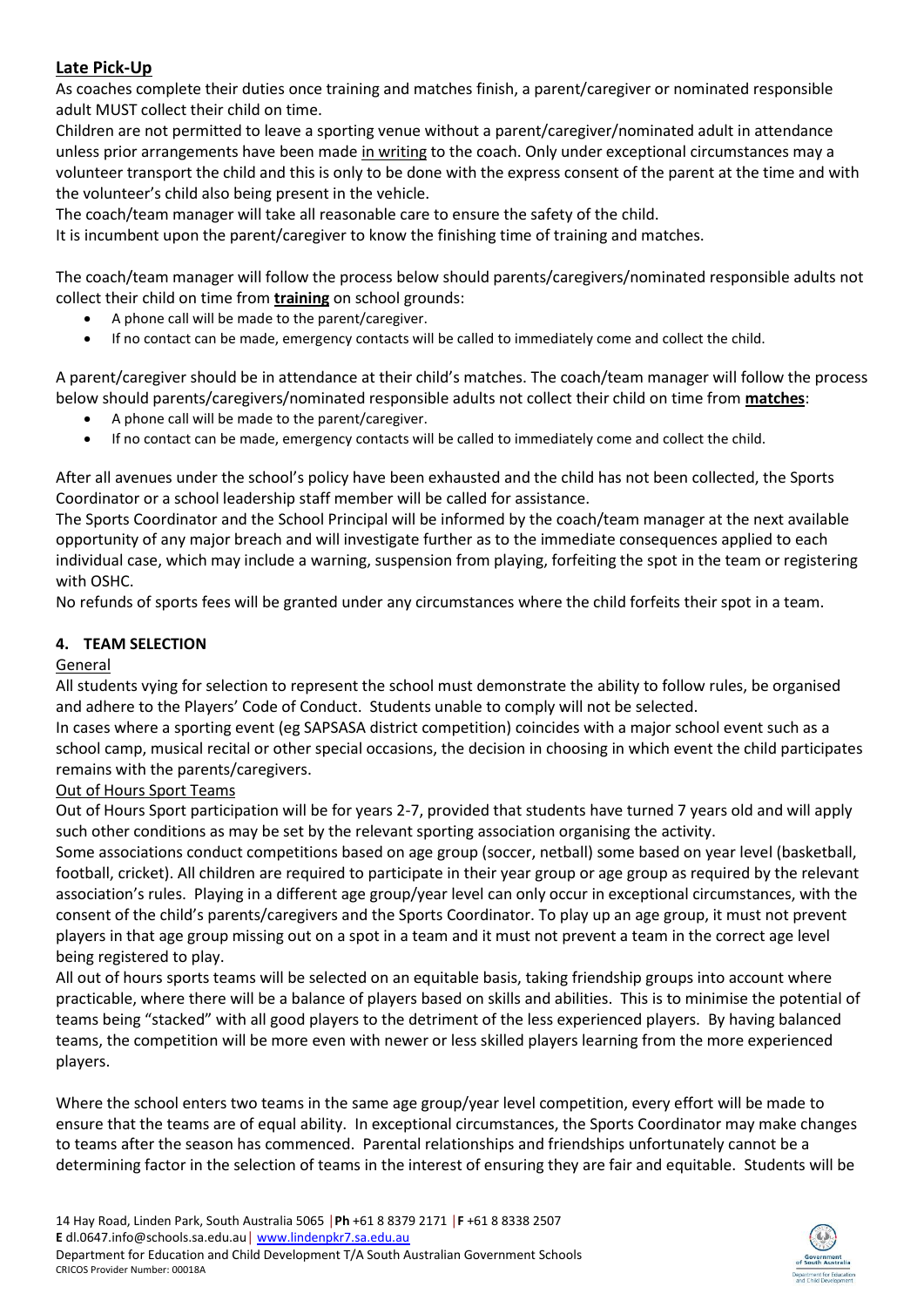reassigned to new teams annually to provide them with the opportunity to experience a variety of positions, coaches and team members. Late registrations will only be accepted if spots are available in a team (i.e., the team is not full). SAPSASA

The Sports Committee will meet in term 1, or as soon as the year's SAPSASA program arrives to prepare for coming SAPSASA events. Parents/caregivers of students selected for SAPSASA activities will be responsible for all costs. For all SAPSASA information, please refer to the specific Linden Park SAPSASA Participation policy document.

# **5. TRANSPORT**

Throughout the year, sporting groups may have to travel to a special venue for a particular sporting event (eg SAPSASA Athletics Carnival). Where possible the school will charter a bus to transport large groups of students to and from a sporting venue. Costs will be borne by the students.

Private vehicles can also be used for transporting students. When using parents/caregivers and their own private vehicles, the following shall apply:

- only suitably qualified people should be permitted to drive this excludes those with "L" or "P" plates;
- drivers and vehicles must be covered with an appropriate comprehensive insurance policy and have completed a transport form;
- all vehicles being used must have seatbelts with the driver ensuring they are worn; and
- consent forms must be signed by the parent/guardian prior to the transport taking place.

# **6. MATCHES AND TRAINING**

Fixtures will be distributed to parents/caregivers by the Sports Coordinator when received from the relevant sporting association.

The coach will establish training times and venues and communicate these to parents/caregivers.

Parents/caregivers have a duty to notify the coach or team manager in advance if a child is unable to attend training or a match and need to ensure the coach/team manager has contact details for them.

To assist with the supervision of players and the management of the team at practices and match days, the team manager should roster parents/caregivers on for team duties such as scoring, timekeeping and officiating. If parents are unable to fulfil their rostered duty, it is the responsibility of the parent who has been rostered to negotiate with other parents for a change to the roster.

# **7. SAFETY, FIRST AID AND INJURY PROCEDURE**

# Duty of Care

All parents/caregivers who become involved with any sport in an official role have a "Duty of Care" to discharge in respect of their players. The nature of this duty requires actions to ensure all reasonable care is taken to preserve the safety of the child while engaged in sporting activities. Proper discharge of this responsibility includes at least the following actions:

- Children are not to be left alone at the end of a match/training session while they wait for the arrival of their parent/caregiver
- No child should be permitted to leave any sporting venue unsupervised at the end of a match/training session unless prior arrangements have been made in writing (text message included) to the coach.
- Parents/Caregivers should be notified in writing of all times and places of training and competition.
- The Sports Coordinator is responsible for the provision of a first aid kit. The team manager is responsible for the upkeep of first aid kits while in their possession and must be on hand for all practices and games/matches. Managers are to report to the Sports Coordinator when first aid kits need replenishing.
- All coaches and supervisors, including parents and teachers, should be encouraged to have a current first aid certificate.
- Children with open wounds are to be removed from play immediately. The wound shall be cleaned and covered (gloves should be worn) before the child may re-enter the game.
- Minor first aid can be administered. For serious cases, call an ambulance for assessment of the child's condition and contact the parents.
- The Principal must be informed of any accident that is more than minor.
- The School's Cancellation Policy (refer item 10) must be adhered to and the coach has discretion to cancel training or matches, on communication with parents/caregivers, when in his/her opinion, weather conditions present a threat to player safety.
- Coaches and managers will be advised by parents of any child with specific medical conditions (eg asthma, diabetes) on an authorised school medical form.
- No child will participate in any sport until the manager is in receipt of a medical form appropriately completed and signed by the parent/caregiver. The collection of these forms is of the utmost importance in terms of duty of care for all team officials.

14 Hay Road, Linden Park, South Australia 5065 │**Ph** +61 8 8379 2171 │**F** +61 8 8338 2507 **E** dl.0647.info@schools.sa.edu.au│ [www.lindenpkr7.sa.edu.au](http://www.lindenpkr7.sa.edu.au/) Department for Education and Child Development T/A South Australian Government Schools CRICOS Provider Number: 00018A

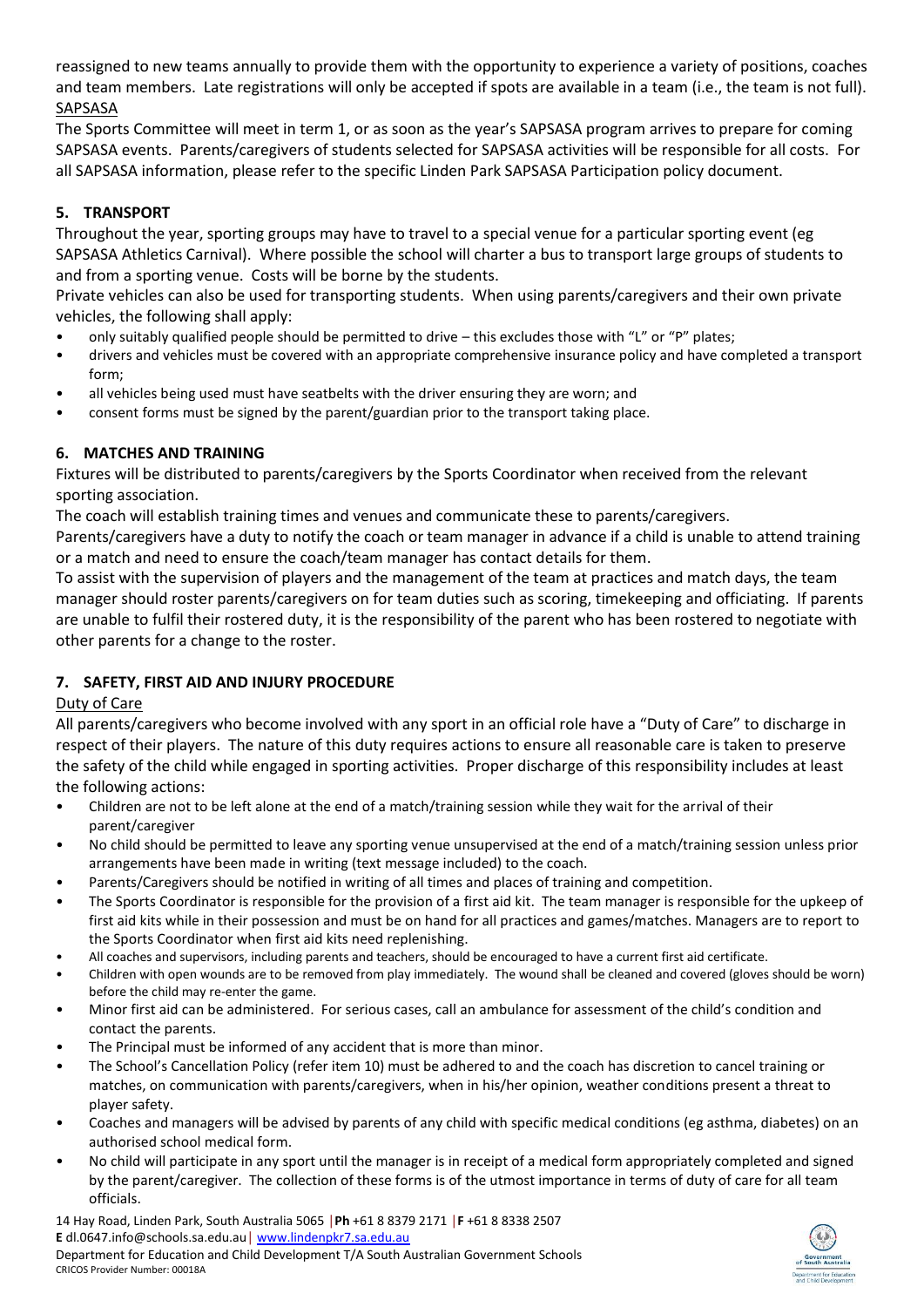- Coaches should encourage sunsmart behaviour.
- Coaches and managers are responsible for ensuring that all sports equipment is safe and that children wear appropriate protective equipment. Relevant sporting organisation's policies for protective equipment must be abided by.

# **Examples of Protective Equipment for School Sports**

| Hockey     | mouthguard and shin guards                                           |
|------------|----------------------------------------------------------------------|
| Soccer     | mouthguard and shin guards                                           |
| Cricket    | helmets, pads, gloves and protectors                                 |
| Football   | mouthguard                                                           |
| Basketball | mouthguard                                                           |
| Netball    | mouthguard                                                           |
|            | Helmets, gloves and batting & wicketkeening pads are supplied by the |

eimets, gioves and batting & wicketkeeping pads are supplied by the school for cricket. All other protective equipment must be provided by students.

#### **8. RESPONSIBILITY FOR CHILD SAFETY AND INSURANCE**

Parents/caregivers are responsible for their child's welfare during matches and practice sessions and are encouraged to take out adequate insurance against sports injuries and the cost of ambulance travel.

A medical and consent information form must be completed for each child participating in any school sporting activity prior to its commencement and given to coach or team manager. The form must be kept in an accessible place during practice and match times.

Via the form, parents/caregiver's give emergency health information, contact details and consent to act in the event of an injury to the child in their absence. While coaches and team managers must take due care in such situations, they are not responsible for children's safety.

Should an injury occur when a parents/caregiver is absent, the coach or team manager may call an ambulance should they believe this is necessary. The coach or team manager should make every effort to contact the absent parent/caregiver at this point. The parent/caregiver is responsible for the cost of ambulance travel.

#### **9. COMPLAINT MANAGEMENT AND RESOLUTION POLICY**

Disputes and complaints should be directed initially, to the team manager/school representative at an appropriate time, failing resolution of which they may be referred to the Principal in writing through an expression of concern or formal complaint. The process is outlined in the Complaint Management and Resolution Policy on the school website.

#### **10. WEATHER CANCELLATION POLICY**

Hot weather:

- Outdoor trainings for the day shall be cancelled if the forecast temperature on the front page of 'The Advertiser' is 36 degrees or above.
- Before school training continues due to the milder temperatures at that time of the day.
- Saturday and Sunday morning outdoor sports shall be cancelled if at 12pm on the day prior, the forecast temperature is for 36 degrees or above.
- The continuance of indoor and weekday outdoor matches will be determined by the relevant association body's hot weather policy (other than cricket where the school sport hot weather policy will be in effect).

Wet weather:

- Training may be cancelled at the coach's discretion, on communication to parents/caregivers, if conditions are excessively wet. In such cases, parents/caregivers are also requested to make contact with the coach to check.
- If conditions deteriorate during training or games such that they are cancelled mid-way, coaches or responsible adults shall remain with the children until such time as they are picked up by parents/caregivers.

# **11. TROPHIES AND ACHIEVEMENTS**

Participation is the focus of Primary Sport, thus the achievement of all children who participate will be recognised with a participation certificate and/or medal.

#### **12. UNIFORMS AND EQUIPMENT**

The following uniform code applies:

| <b>Sport</b> | <b>Provided by the School</b> | <b>Provided by the Player</b>                 |
|--------------|-------------------------------|-----------------------------------------------|
| Football     | Maroon and White Guernsey     | Maroon socks, black shorts, boots, mouthguard |

14 Hay Road, Linden Park, South Australia 5065 │**Ph** +61 8 8379 2171 │**F** +61 8 8338 2507 **E** dl.0647.info@schools.sa.edu.au│ [www.lindenpkr7.sa.edu.au](http://www.lindenpkr7.sa.edu.au/) Department for Education and Child Development T/A South Australian Government Schools CRICOS Provider Number: 00018A